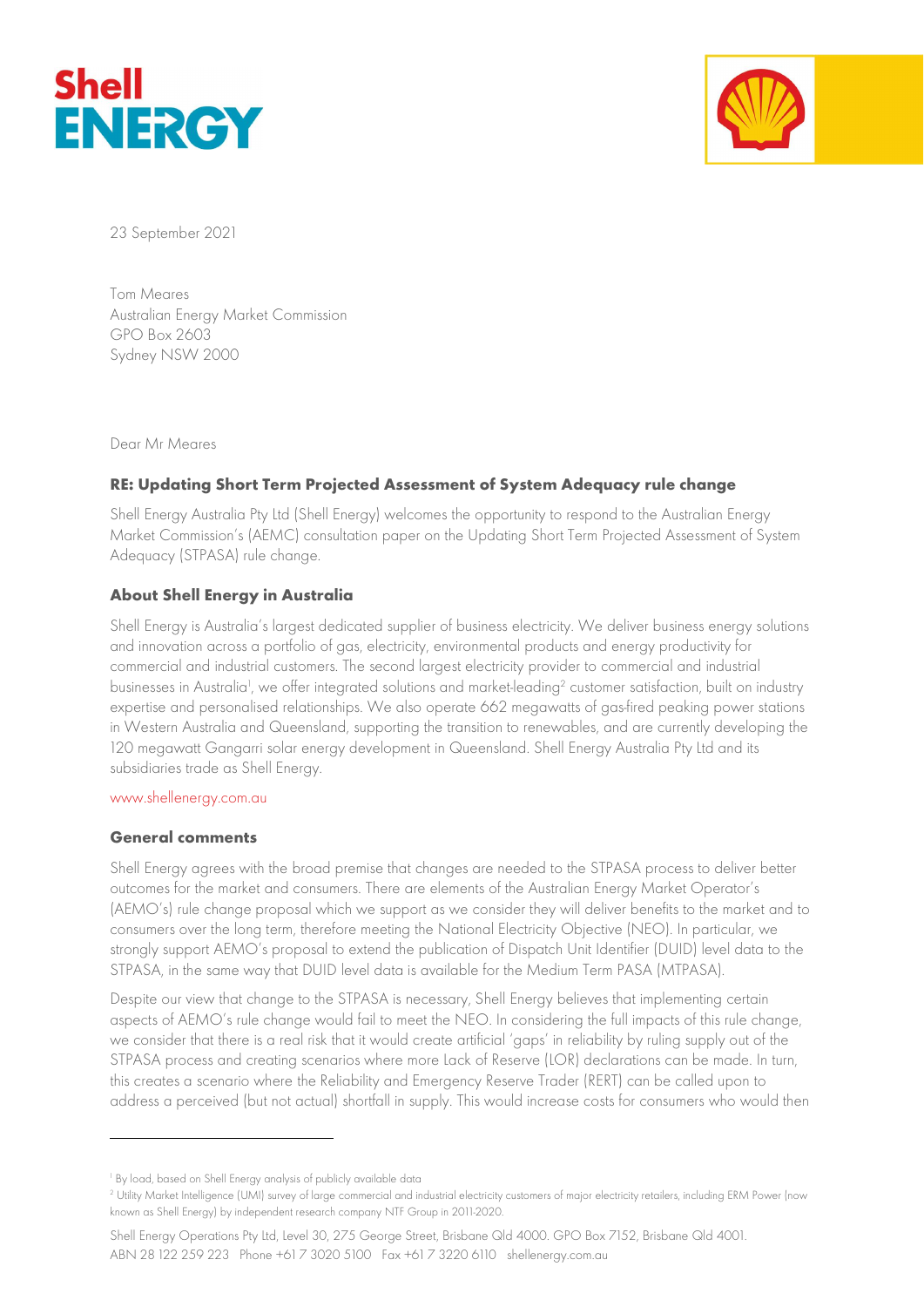



foot the bill for RERT charges. It could also incentivise more supply or demand response to look towards RERT for payments instead of choosing to participate in the market. Even with the out-of-market provisions that apply to RERT, we do believe the incentive would remain. Consequently, while the proposed rule change would do little to promote reliability and security in the National Electricity Market (NEM), it would create a situation where it is likely to increase costs for consumers.

In general, we consider that the existing STPASA "rules based" process has no disbenefit to market participants (and consumers) and as such any change must need to demonstrate marked and meaningful benefits when compared to the status quo. The current rules-based framework delivers the necessary strong governance and transparency that must be a feature of any process that may lead to market intervention. We do not see many benefits stemming from AEMO's proposed rule change, apart from a few select concepts.

The submission that follows outlines Shell Energy's response to the AEMC's consultation paper as well as our proposed approach to amending the STPASA which we contend would deliver long-term benefits to the market and consumers with respect to price and reliability of the National Electricity Market (NEM). In reading this submission, comments referring to the STPASA apply equally to what AEMO refers to as the Pre-Dispatch PASA (PDPASA) with regards to the objective of undertaking a reliability assessment during the defined Pre-dispatch period,<sup>3</sup> including such reference to subclause 3.14.4(f).

Shell Energy does not support AEMO's proposed change to combine what AEMO refers to as the PDPASA and STPASA and considers that pre-dispatch and the STPASA should continue to be supplied separately.

# Prescription of the STPASA

To some extent, Shell Energy agrees with AEMO's assertion that the Rules regarding the STPASA are prescriptive on AEMO. Yet, there is good reason for the NER to be prescriptive in order to provide certainty to the market of the process that will be followed in developing the STPASA. This provides an element of stability to the market that the forecasts are prepared in a similar fashion from week-to-week, year-to-year.

Shell Energy is concerned that in shifting to a less prescriptive STPASA framework, AEMO will become the 'gatekeeper' for the STPASA – setting the rules and processes to meet its needs and objectives rather than those of the broader market. We recognise that this is not surprising given that AEMO, market participants and consumers have very different drivers when it comes to reliability in particular. We have observed that AEMO appears to view reliability as a major risk and wants to avoid load-shedding, potentially at all costs. A risk-averse process that tries to safeguard against reliability outages under any network or market condition makes sense from this perspective. However, market participants have to manage the financial risks of this approach, and consumers bear the costs regardless of the outcome: either through higher prices or loss of supply. Giving AEMO more control over how the STPASA process therefore runs the risk of seeing AEMO's 'reliability at all costs' approach taking hold, leaving consumers to foot the bill. A balanced approach is necessary.

These risks are heightened by AEMO's request that for their proposed framework, it may undertake only a single-stage rules consultation procedure. We consider that this would provide AEMO with an unreasonable amount of discretion to set the parameters of the STPASA as it sees fit rather than as part of a genuine consultation process, taking into account all viewpoints. We also note that participants in AEMO's Technical Working Group on the STPASA did not support AEMO's proposal to remove prescription from the Rules.

On a related note, Shell Energy does not support AEMO's proposal to introduce a principles-based approach to the NER in relation to the STPASA. As highlight by the AEMC in the consultation paper:

<sup>3</sup> NER Clause 3.8.20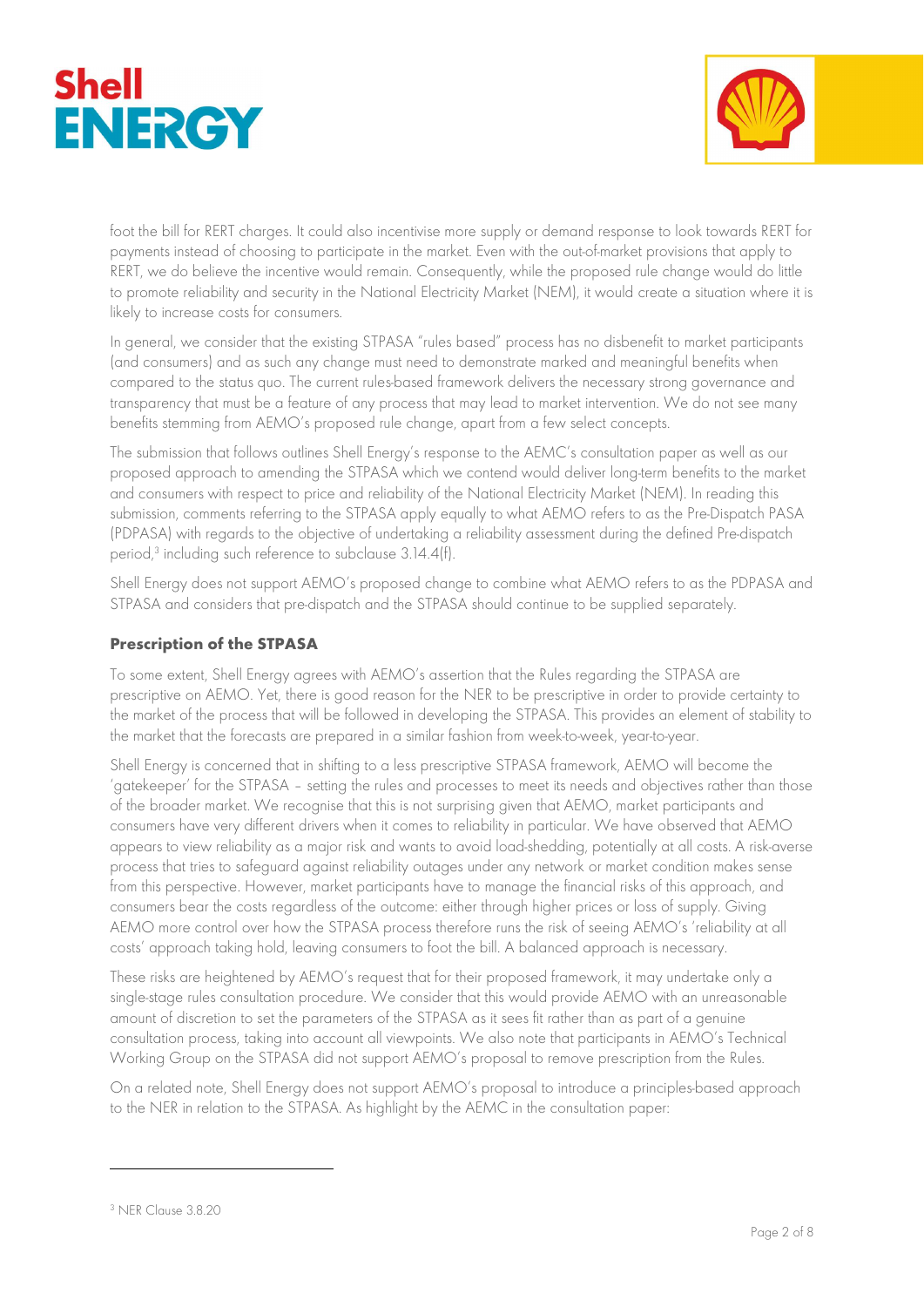



"a principles-based approach is suitable when there are new products and services, constant innovation, market participants with significantly different characteristics or capabilities, or diverse participant preferences, and that a principles-based approach may be more accommodating and adaptive to market developments."<sup>4</sup>

We do not consider that the requirements of the STPASA meet this threshold. While AEMO may argue that the change in generation mix in the NEM meets the threshold of "significantly different characteristics or capabilities" we do not think that this alone justifies a switch to a principles-based approach. For variable renewable energy such as utility-scale wind or solar, AEMO already has its Unconstrained Intermittent Generation Forecast (UIGF) which can provide an input to STPASA. Distributed energy resources – largely solar PV – are already included in the regional demand forecasts. Wholesale demand response availability will also be added with its commencement on 24 October 2021.

Furthermore, the inputs that go into the STPASA – forecast loads, network constraints, notified network outages, the UIGF, unit availability, PASA availability and projected daily energy availability for energy constrained units or scheduled loads – do not change based on the technology mix in the system. It therefore does not seem to make sense to move these inputs out of the NER and into AEMO procedures. As such, we do not believe that a principles-based approach is justified.

### STPASA inputs

AEMO proposes to redefine the STPASA inputs to include:

- forecast load and unscheduled generation which takes into account forecasting uncertainties
- forecast scheduled plant and wholesale demand response unit availability, including any constraints (i.e. energy limits etc.).This is at the DUID, or per unit level
- forecast constraints and notified network outages
- any other factors AEMO considers relevant and are consistent with ST PASA objective.

Shell Energy considers that this largely matches what already occurs and contains no substantive changes. Furthermore, Shell Energy opposes the inclusion of forecasting uncertainty within the STPASA given that it is already factored into the STPASA via the Reserve Level Declaration Guidelines (RLDG). AEMO's proposed approach risks a double-counting of uncertainty values, thereby creating the potential for very large reserve levels to be required to avoid the declaration of an LOR. Inclusion of uncertainty as proposed by AEMO in the STPASA inputs would be opaque and remove the transparency of the currently calculated forecasting uncertainty measure (FUM) which is published as part of the STPASA data.

We also reject the use of a principles-based approach to setting the STPASA inputs as flagged in the Consultation Paper. We consider that a prescriptive set of inputs is essential as it allows for a consistent and repeatable approach, giving market participants the confidence that each STPASA run is done on the same basis. To move to a principles-based approach would undermine this consistency and transparency and reduce the necessary governance of a process that could lead to unnecessary market intervention.

If anything, we consider that there is a gap in AEMO's STPASA inputs in that it does not factor in demand side participation (DSP) at this stage. Demand forecasts in the STPASA are currently prepared absent expected DSP as its inclusion is not a rules requirement. With the Wholesale Demand Response Mechanism (WDRM) coming online in October, AEMO will have information on some scheduled demand response, however there is a material volume of price-responsive load that is and will continue to be excluded from AEMO's STPASA

<sup>4</sup> AEMC, National Electricity Amendment (Updating Short Term PASA) Rule 2021, Consultation paper, 26 August 2021, p20.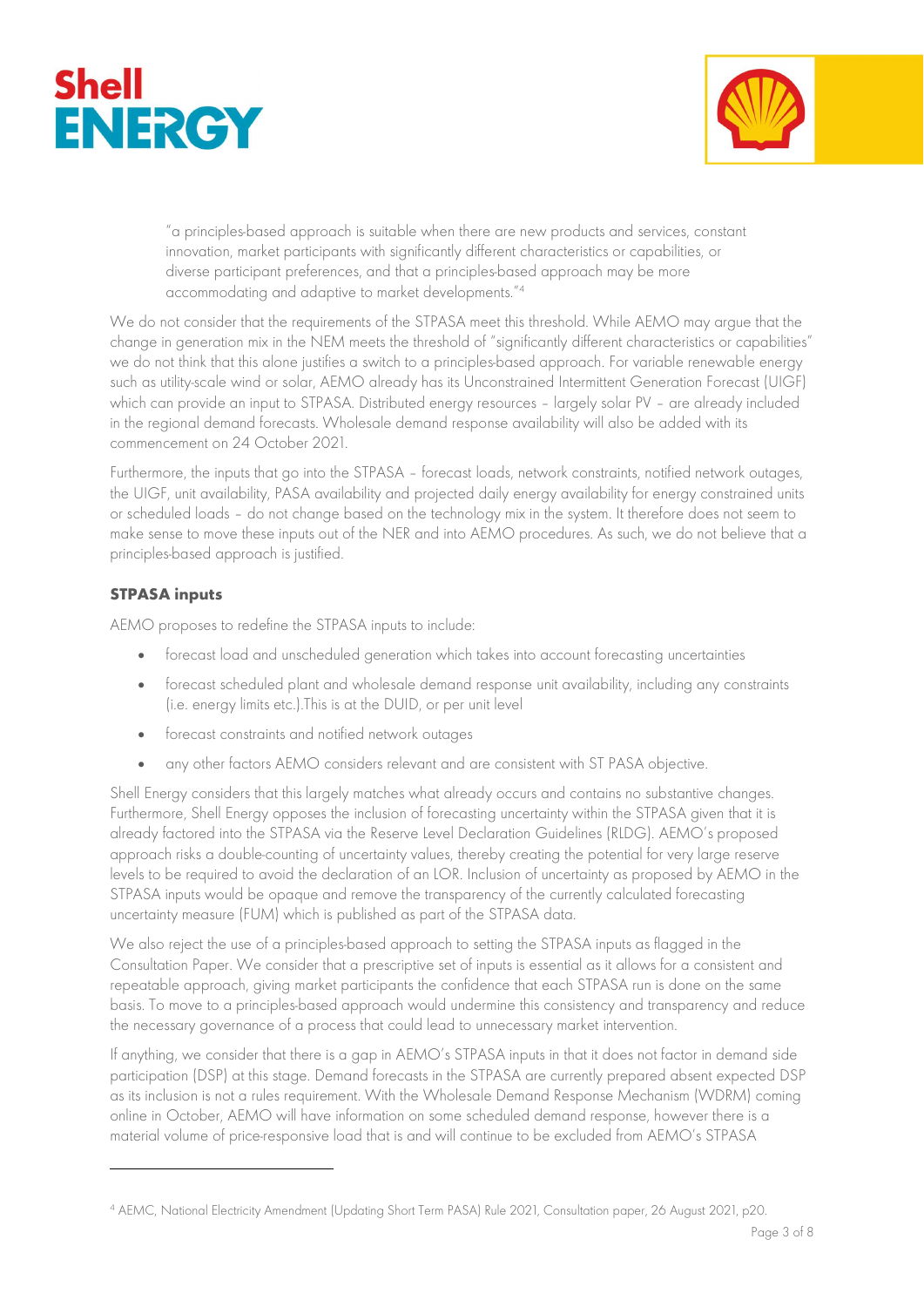



reliability assessment. We recognise that it can be challenging to model the volume of DSP in the market at any moment, but that does not mean it should be routinely excluded. It should be noted that AEMO's long term forecasting group routinely monitors and reports on observed DSP with a conservative forecast $^5$  of DSP values  $\,$ published on a regional basis in the Electricity Statement of Opportunities (ESOO)<sup>6</sup> and used in other AEMO reliability forecasting assessments such as the Medium-Term PASA (MTPASA) and the Energy Adequacy Assessment Projection (EAAP).

While the proposed two-sided market framework set out in the Energy Security Board's post-2025 NEM Review provides another avenue for AEMO to gain some visibility of DSP in the market, we caution that the notional incentives provided may not be sufficient to drive participation, and as such would not want the AEMC or AEMO to rely solely on this to deliver improved DSP forecasts in the STPASA.

We recommend that DSP forecast be included as an input to be prepared by AEMO via an additional subclause requirement under rule 3.7.3(d) and based on the same values used in AEMO other reliability assessment processes.

# Proposed changes to STPASA

One area where we agree with AEMO is that the firm 24-hour requirement for PASA availability should be changed. This requirement is contained within the definition of PASA availability. Shell Energy considers that this timeframe is no longer fit for purpose and that it can create artificial scarcity in the STPASA window. Instead, we argue that any plant that can be made available within 120 hours' notice should be classified as PASA available based on a notice period as set out in the participant's STPASA submission.

There are good reasons why a generator may not be available with 24 hours' notice but could be made available in a slightly longer time frame. This could be down to accessing fuel, staffing issues or nearing a return to service date. In all cases, we do not see that there is a rational reason to exclude generation from the STPASA that could be available with 24 and 120 hours from the time it is available. By that we mean that a generator that could be made available to the market within 36 hours should appear and be included in STPASA reliability assessment at the 36-hour mark and beyond. Excluding such generation from the STPASA artificially lowers the reliability outlook in the STPASA, increasing the likelihood of LOR declarations or RERT preactivation and/or dispatch.

Shell Energy strongly disagrees with AEMO's proposal that the recall period be defined in the Reliability Standard Implementation Guidelines (RSIG). We understand that AEMO wishes to have a range of timeframes that would apply to different technologies. While this may make sense to AEMO, it could create inconsistent outcomes where one form of generation is PASA available with, for example 24 hours' notice and another generation technology is not PASA available with 12 hours' notice. A technology neutral approach based on a time period submitted by the responsible participant in their STPASA submission would be far more preferable. As noted above, we consider that allowing an extended timeframe to 120 hours is a more appropriate response and that this should be prescribed in the NER.

Shell Energy also recommends that changes be made to require AEMO to use PASA availability as well as maximum availability is the ST PASA reliability assessment. At present only maximum available capacity is used. Given the differences between the two, AEMO's approach limits the amount of capacity used to assess reliability in the STPASA. Generators regularly bid as unavailable (where maximum availability is zero) but are PASA available as they could be operational within a specified timeframe as set out in their STPASA submission. In practice, AEMO's approach means that the capability of such generators are excluded from ST PASA's

<sup>&</sup>lt;sup>5</sup> AEMO uses the 50<sup>th</sup> percentile value of historically observed DSP at various price levels

<sup>6</sup> AEMO, 2021 Electricity Statement of Opportunities, Table 4, p29.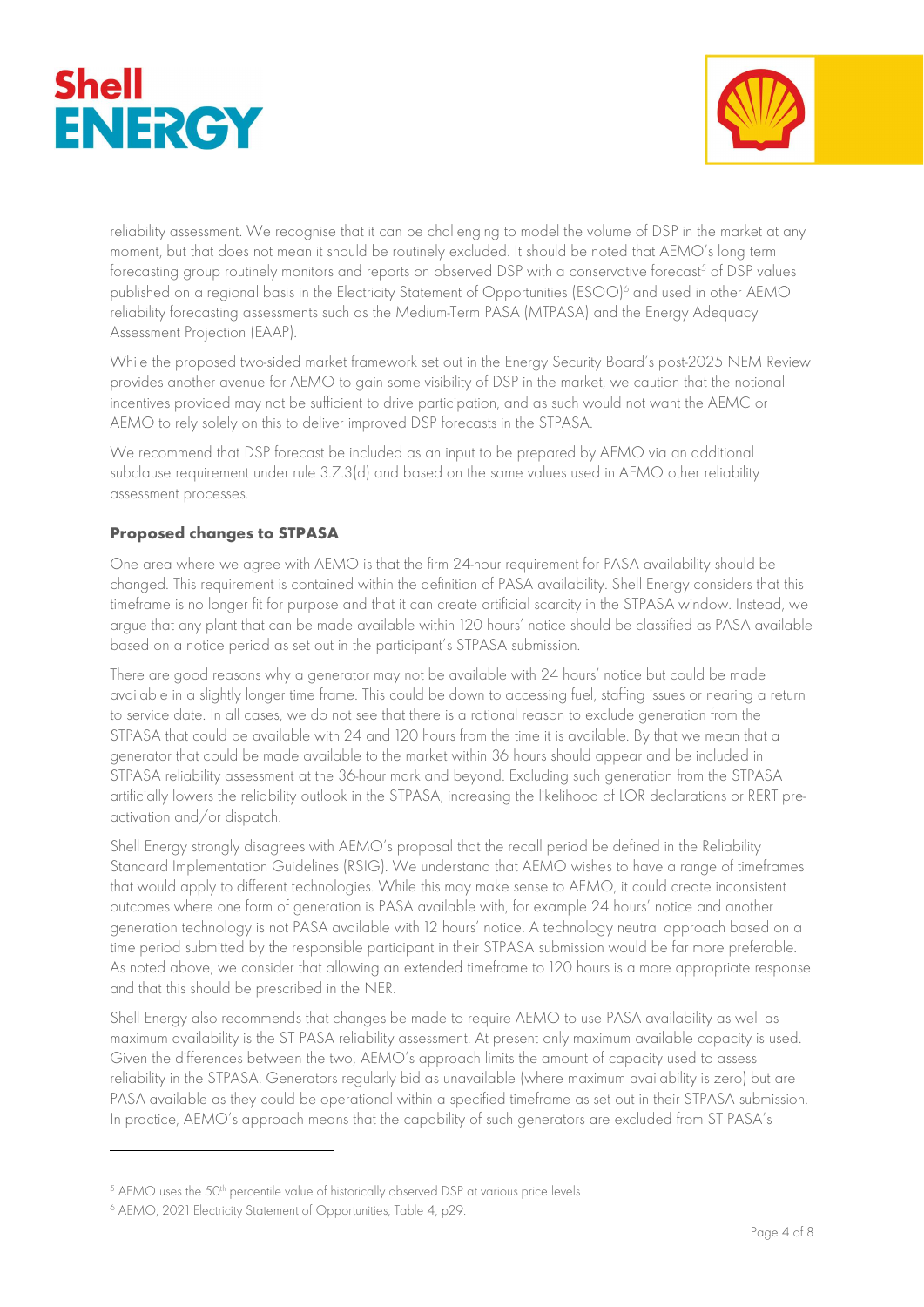



reliability assessment. Again, AEMO's approach creates artificial shortages in generator availability, creating a tighter supply-demand balance than would otherwise be the case.

On the question of whether the Rules should continue to require AEMO to publish STPASA at least daily, we note that AEMO currently publishes the STPASA every two hours. We fully support AEMO's current approach and would not wish to see a return to less frequent publication. As such, we recommend that the Rule be changed to require the STPASA to be published at least every two hours in keeping with AEMO's existing practice.

### DUID data

We agree with the proposal to publish DUID level data under the STPASA. As we made clear in our rule change proposal on improving transparency of the Medium Term PASA (MTPASA), publishing DUID level data can remove an information asymmetry and allow for more efficient outcomes on the wholesale spot and contracts markets. Shell Energy considers that these benefits would apply to extending the publication of DUID level data to the STPASA as well.

The AEMC questions whether there could be risks to competition as a result of publishing DUID level availability data. While we acknowledge that there are perceptions that this could reveal commercial information, there is now more than 12 months' experience in publishing this data from the MTPASA. By this point in time, it should be clear whether there truly are any risks to competition as a result of publishing DUID level availability. Shell Energy has observed no evidence of anti-competitive behaviour relating to the publication of DUID data as part of the MTPASA.

In considering the question, any anti-competitive gaming would be readily observable and in fact highlighted as it would generally manifest as a lowering of available capacity and the potential for increased market intervention. No participant wants increased market intervention by AEMO. In fact, no market intervention is the preferred outcome.

Assuming that there has been no impact to competition with the NEM as a result of the publication of DUID data in the MTPASA, then we consider there should be no impediment to extending this to the STPASA as well. Shell Energy sees that this change will deliver benefits to the wider market through improving the decisionmaking of smaller market participants with respect to the scheduling of outages. This should deliver benefits to the price, reliability and security of the NEM.

To further reduce the potential for such behaviour to manifest, we recommend an additional obligation where at the time of an STPASA submission, the market participant is required to lodge a submission reason. A reason need not be extensive, and in order to provide simplicity for both AEMO and Market Participants, we suggest that these reasons could be included in the NER as a short list or allow AEMO to set it out in its process document. We envisage that the following reasons are all that is necessary:

- a) Planned Maintenance Outage
- b) Planned Maintenance Outage Extension
- c) Forced Outage (including any extension of an outage)
- d) Short Term Reserve Outage
- e) Long Term Reserve Outage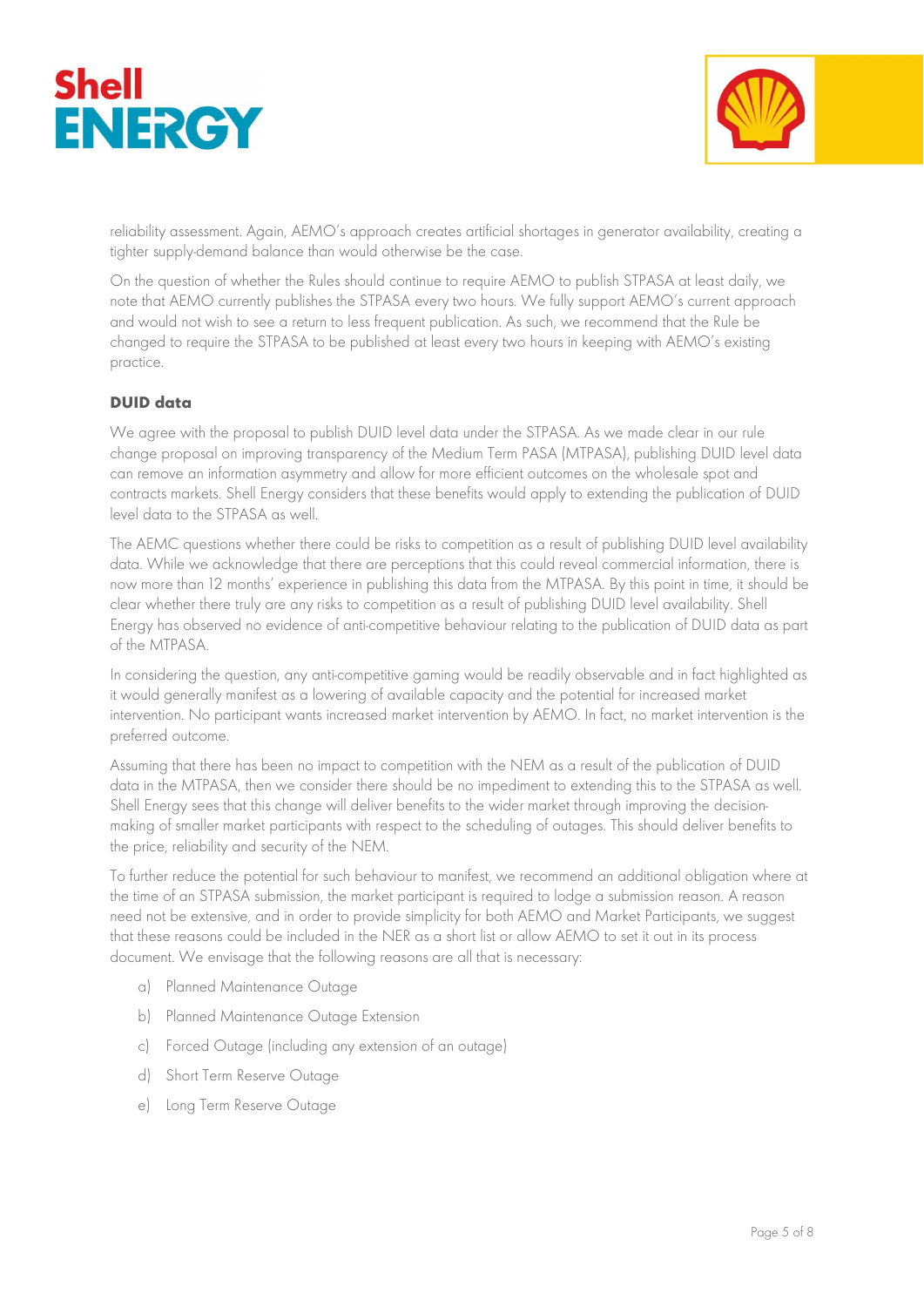



This would also facilitate improvements in data analysis by AEMO and participants with regards to the cause of a unit outage. This concept that was flagged by AEMO in its response to the Improving transparency and extending duration of MT PASA draft determination.<sup>7</sup>

# Objective of the STPASA

Shell Energy disputes the claim that the STPASA does not have an objective at present and that one needs to be added as part of this rule change. Clause 3.7.1(b) of the National Electricity Rules (NER) states:

"The PASA is a comprehensive program of information collection, analysis, and disclosure of medium term and short term power system security and reliability of supply prospects so that Registered Participants are properly informed to enable them to make decisions about supply, demand and outages of transmission networks in respect of periods up to 2 years in advance (or up to 3 years in advance, where specified)."<sup>8</sup>

The NER goes on to add that the analysis and assessment of the information provided to the PASA is to be used to publish information that will inform the market regarding forecasts of supply and demand. Further, clause 3.7.1(d) states that:

"AEMO must use its reasonable endeavours to ensure that it publishes sufficient information to allow the market to operate effectively with a minimal amount of intervention by AEMO."<sup>9</sup>

While not explicitly framed as an objective, it is clear that the totality of these clauses within Rule 3.7.1 explains the objective of the PASA process as a whole. It therefore appears unclear to Shell Energy why any additional "objective" is needed. Notwithstanding this, we do agree with AEMO's proposal to remove the references to the reserve trading provisions in its proposed objective compared to the objective provided in AEMO's STPASA process description document. The fact that the reserve trading provisions are included in AEMO's process document would appear to run counter to clause 3.7.1(d) to publish "sufficient information to allow the market to operate effectively with a minimal amount of intervention by AEMO".

Shell Energy does not support the proposed set of information raised in section 5.1.7 that AEMO would be required to publish to reflect the proposed STPASA objective. We consider that the current publication of 10, 50 and 90 per cent load forecasts to be sufficient instead of the suggested load forecasts at a range of probability of exceedance levels taking into account forecasting uncertainty.

As flagged above, we do believe that publication and inclusion of demand side response, not just from wholesale demand response units, would be beneficial to the market as a whole.

Finally, it is unclear as to why AEMO would need to publish both low reserve conditions (LRCs) as well as LORs as a result of STPASA runs. The two are broadly similar, with LRCs forming part of the MTPASA process and LORs already published when a STPASA reliability shortfall is identified. Shell Energy sees this as an unnecessary duplication.

# The case for change

We disagree with AEMO's view that the current NER are not understandable and have unnecessary prescription requirements. From a participant's perspective, the NER requirements are relatively easy to understand and set out AEMO's obligations in a comprehensive manner and provide a strong governance

<sup>7</sup> AEMO, AEMO submission to the draft rule determination – improving Transparency and extending duration of MT PASA (ERC  $(270)$ 

<sup>8</sup> Clause 3.7.1(b) of the NER

<sup>9</sup> Clause 3.7.1(d) of the NER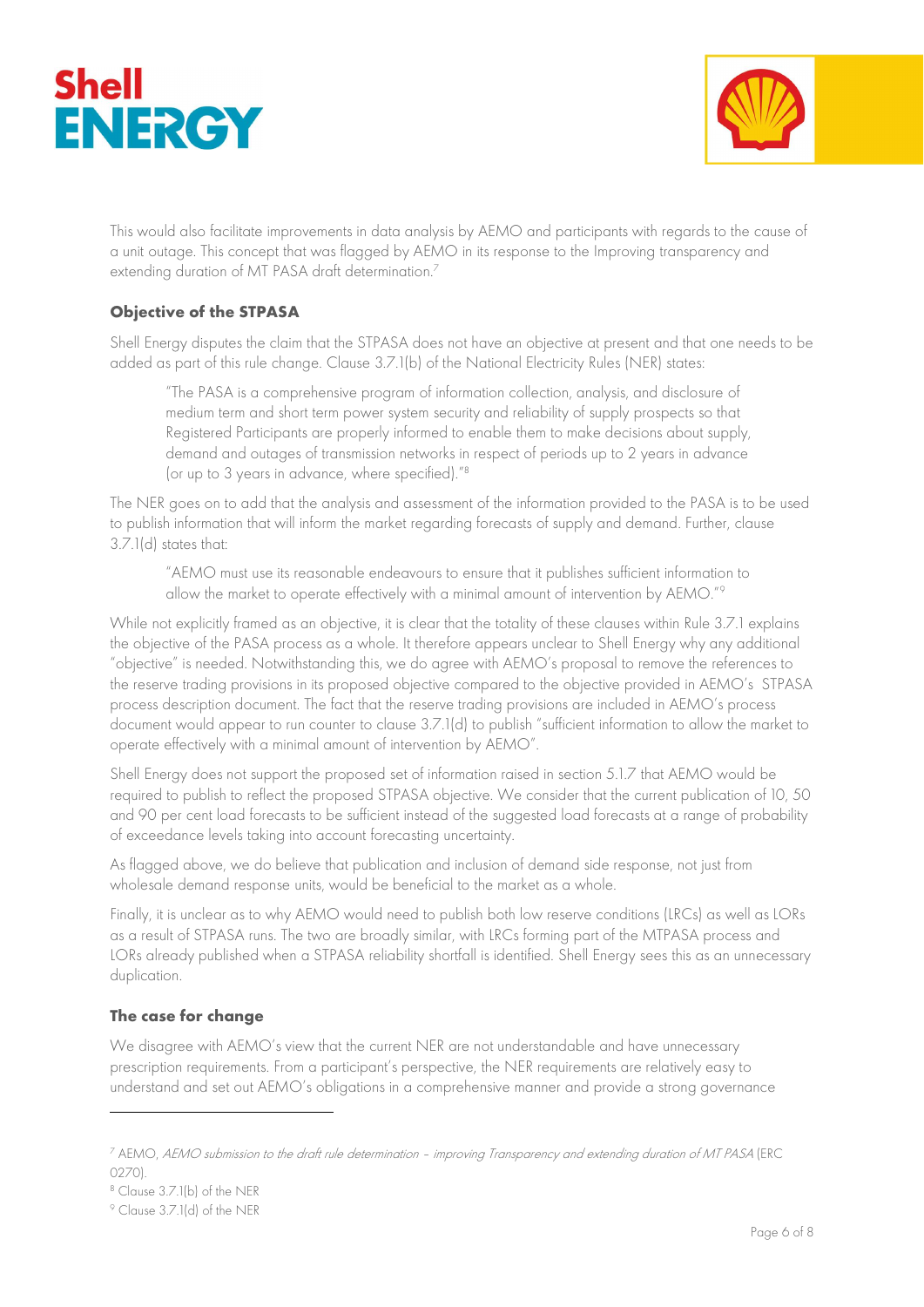



framework for AEMO's short-term reliability assessment process. We agree that the clauses in the NER relating to the STPASA may not be "flexible" from an AEMO perspective, this is partially due to AEMO's interpretation and AEMO's own inflexibility in how it believes the ST PASA process should be complied with.

In addition, we reject AEMO's view that the current arrangements in the NER limit its flexibility. In our view, AEMO's desire to introduce greater flexibility is to provide itself with more flexibility to undertake modelling in a manner it sees fit. While some consultation with stakeholders may occur, under an AEMO rules consultation process it is under no obligation to consider any points raised by market participants. From a good governance perspective the requirements for the STPASA should be clearly set out in the NER and subject to the rule change consultation process.

We therefore strongly reject the notion that there is an ongoing need for flexibility in relation to the STPASA and that moving requirements to AEMO procedures is preferable to keeping them in the NER. The Reserve Level Declaration Guidelines (RLDG) set out in Clause 4.8.4A was established to provide AEMO flexibility in determining the required reserve levels. In our view this is a sufficient degree of flexibility for AEMO with regards to the ST PASA. The STPASA should remain a rigorous and well-defined process to set out expected demand, forecast supply, the reserve requirements, and whether or not there is a shortfall.

We dispute AEMC's interpretation of the work undertaken on the STPASA replacement process described in section 2.3 of the consultation paper. While AEMO might have concluded that the consultants' work showed that the existing STPASA system would not be able to satisfy the NEM's future requirements, that assessment ignores other aspects of the review. In our reading, it is the static regional design of the STPASA and the inability of the model to share reserves between regions and adapt for outages of major intra-regional network infrastructure that were the primary issues with the current STPASA system.

In discussing the limitations of the existing STPASA system, AEMC includes discussion from AEMO's STPASA replacement project documentation. AEMO's assessment argues that the existing system is unable to incorporate improvements in the modelling of intra-regional network issues, sharing of reserves across different regions and the allocation of energy-limited resources

The primary issue with intra-regional network issues is with regards to intra-regional network elements that are close to the regional boundary points where network failure results in load only being able to be supplied via an interconnector. This issue could be fixed via use of a flexible regional boundary facility or modelling on an electrical subregion basis.

AEMO also indicates that the new STPASA system being considered will include a full network model allowing for reliability forecast at a nodal level. This is a significant change from the current regionally based reliability assessment. The use of individual nodes raises a significant question as to how regional based LORs can be calculated and declared if needed and how a regional reserve requirement would be translated to nodal reserve requirements. Shell Energy envisions that a nodal-based STPASA could lead to AEMO declaring LORs based on a small volume demand node which then leads to unwarranted market invention. In considering this rule change, we suggest that the AEMC bear in mind how any changes based on the current design could have different consequences under a different STPASA model and the impact of such a change on costs to consumers who may derive little benefit. We note that the original objective for a more granular model as discussed at the AEMO STPASA TWG was to allow AEMO to better dispatch RERT contracts when network congestion could be an issue.

Finally, Shell Energy does not support AEMO's proposal to combine the current pre-dispatch and STPASA and require the revised STPASA to be published over seven days from real-time. Instead, after considering the functions and information provided by each data source, we consider that both the pre-dispatch and STPASA must remain separately published. This would retain the current pre-dispatch and STPASA publication length and would allow participants to avoid having to change their systems to factor in the changes compared to the existing pre-dispatch and ST PASA timeframes.